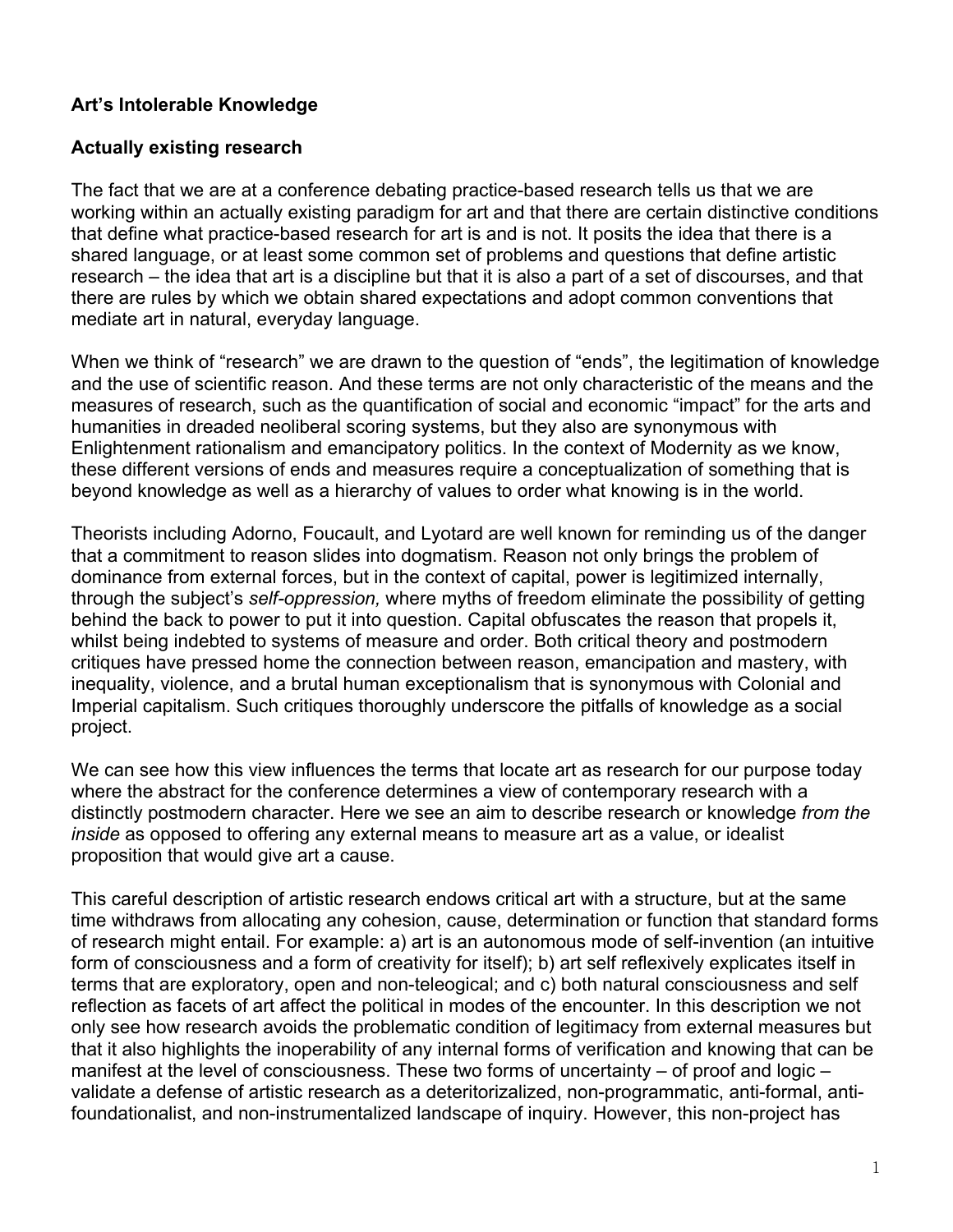cause, because written through this is the grand idea of art as "resistance". Having cause, it also has a reason, but what is this?

In response we can say first off, that it is unclear as to how the description of art's ontology as a non-causal force in the world offers any viable alternative to or is capable of resisting the narrative of "ends" or "measures" that it seeks to avoid. Therefore, we can ask if its critique of reason is simply incorrect especially when this critique is forced to obfuscate the reason that underwrites its claim, which in itself indicates a bottom-line theism or dogmatism.

On reflection, critical art practice has been for and against critical reason, often with disastrous consequences on both sides; for instance, art's critique of Modernity has failed to critique capital, and art's critique of capital via Modernity has failed to articulate dominance. Both have struggled to account for the work of art as a critical possibility. We will see how critiques enforce and legitimize ontological claims to both art and knowledge, and how this approach establishes deep and various problems for art and politics. Most crucially, these failures and problems are hinged upon an inability to deal with representation; that is, how we might account for art as a field of representation, a space of knowing, that goes beyond tradtional metaphysics or the onotology of art as a mirror of what is – art as nature.

It is important to note that these questions of knowledge and representation all turn upon the political: When art's critique serves to enlighten itself as to how it is fated to employ and reinforce the same logics upon which capitalism subsists, it may either narrate this story of its own ends/death, which is also the explication of the limits of reason, or it might seek to escape this fate altogether by rejecting critique in itself. We can see how this story plays out as a kind of geneology of critique when we compare institutional critique of the 1960's to ironic forms of critique most common to the 1990's for example, or even the Dada of the Caberet Voltaire to the Neo-Dada of Jasper Johns. Today, critique has worked itself out of time, but these practices continue, and they get re-read and re-constructed back to a world of pseudo-critical irrationalism, boxed in wholly moral and predominantly identarian terms.

Dressed in our own sense of proprietary, the act of complying with this incredibly dangerous injunction to refuse a political project of humanity is in fact an alibi for the preservation of the status quo. In this art enjoins itself to the destitution of epistemology and continues to emplace art's claim to the political as a form of private titillation and personal expression. Facing these limits of critique and anti-critique, we may find that we will determine certain differences between an idea of art in general and a form of art that we will call research - a specialized idea of disciplinarity.

#### **Postmodern critiques of reason**

A view of art's non-causal relation to the political is synonymous with many avant-gardist practices, but particularly it is underscored in Lyotard's postmodern critique of modernist epistemology in the context of the sublime.<sup>i</sup> As Lyotard would define it, unlike the modern Kantian sublime, the real sublime holds the Modern inside it, but "denies itself the solace of good forms, the consensus of taste that would make it possible to share collectively the nostalgia for the unattainable."ii This is a species of critical self-reflection that goes before sense making or concept mongering. It is clear how this aporia has commonalities with Adornian negative dialectics, where art is neither and both phenemonal and noumenal, and where this estrangement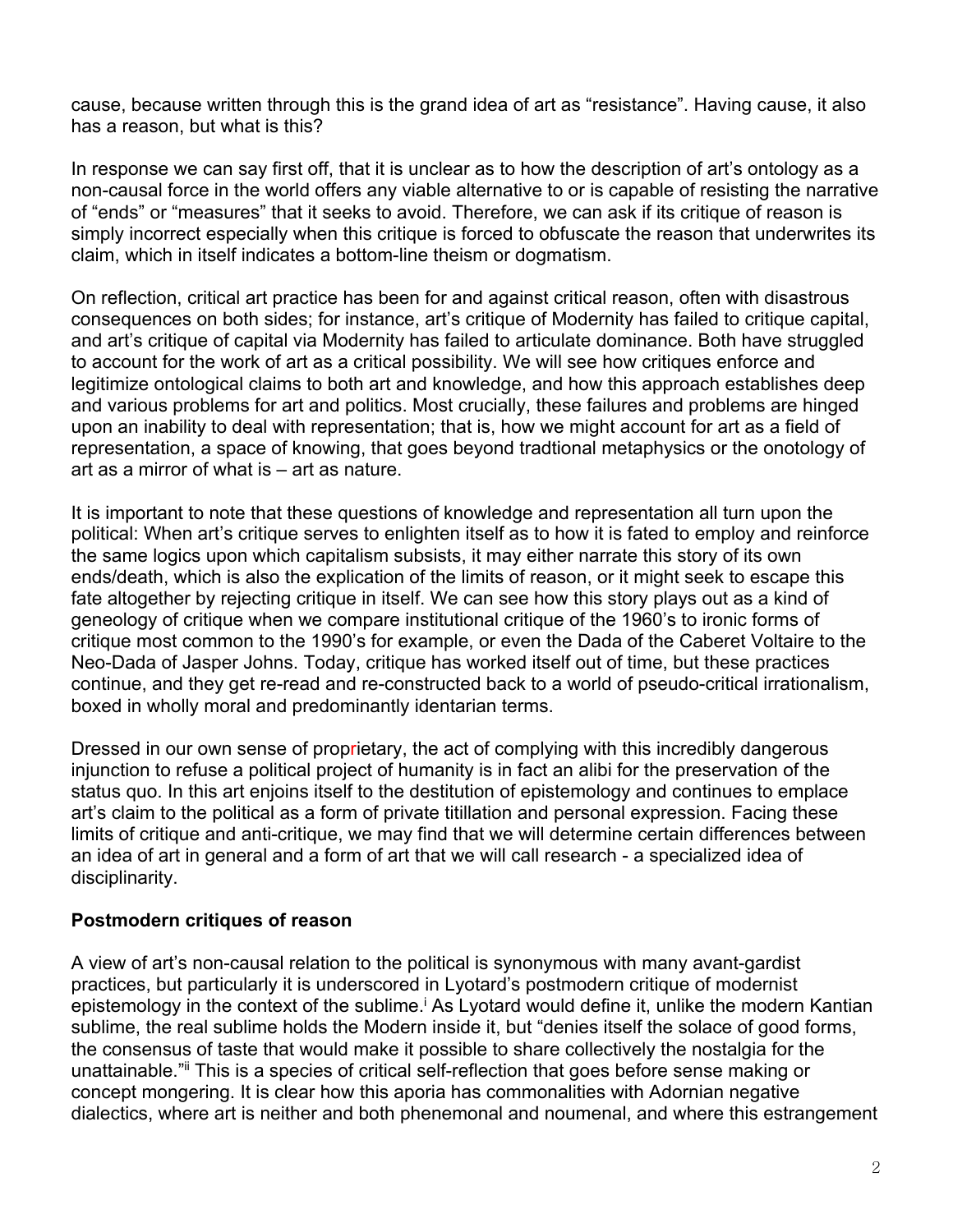establishes art's avant-gardist resistance to both everyday causal reason and transcendental reason. Lyotard's poststructural critique gets behind the back of Enlightenment reason retrieving a pre-political ideation that is anterior to the cold world violence of technology, the apocalyptic promise of the atom bomb and the dominance of suffering associated with Enlightenment capitalist reason. Ultimately these forces prove the redundancy of theories of progress as well as critical reason per se, and ultimately prosecute the subject's drive to self-realisation as an impossibility. Here, art is enjoined to the differend. It brings thought to its limit and extols the permanence of dissolution in a non-metaphysical and non-representational state of being a heterogeneous presence in time: "It is the limit itself that understanding cannot conceive of as its object. The limit is not an object for understanding. It is its method."iii It is in this way that art can speak to that what cannot be mapped or perceived and what is therefore inaccessible to any form of subjective or objective knowing, thus exceeding the totality of constraints set by theories of becoming as well as the material forces of capital<sup>iv</sup> since both projects of emancipation and the drive of capital, only serve to limit what the human is and can be, curtailing freedom to preexisting norms. There is no external measure or standard by which to organize critique, and instead the work of art is to manifest the possibilities inside negativity in proliferate forms of invention that go beyond standard forms of the intelligible. As such, because form cannot be adequate to reality in itself – there is no expression of reality in itself – anti-representationalism and anti-realism are naturalized as the aesthetic identification and attitude of the critical artwork. In this art becomes the vector of the possibible; for making "new rules of the game".

In this context we can see how various forms of poststructuralist critique reject idealism, the causal relation of a Hegelian concept of becoming (that relies upon a correspondence of the I to the "we" of commumity, via subjective self-consciousness), Marxian historical determinism, vi and also the 'ends of science' as a project of knowledge, where knowing would be resolved with doing and appearance and reality. Art's post-avant gardist anti-project acknowledges that conceptualizing the Absolute results in a terraforming of what Althusser refers to as the "aleatory" into pseudo religious modes of dominant idealism, or that such a thinking of "ends" indulges what Lyotard sees as the construction of problematic "reconcillations of the concept and the sensible" that would merely contemplate the unknowable as a sentimental nostalgia for the unattainable, and which can only result in "a return of terror, for realization of the fantasy to seize reality." vii

Therefore, materialist philosophy and art practice's self definition of critique has for a large part, provided a searing critique of subject centred philosophy, enlightenment rationality and humanism since these factors are associated with inveterate political problems of mastery, violence, suffering, inequity and dominance.

Materialist philosophy and art practice have shared an interest in how forces that are external to the mind produce and shape reality, and both have leaned on the discoveries of science as the premises for an apprehension of world that is inhuman, nonhuman and post-human since ironically, the knowledge born from the Enlightenment underscores our alienation from mastery and our dispossession from myths of human exceptionalism. Extending from this, a critical epistemology turns to counter the empirical realism of the scientific method therefore, releasing itself not only from the kind of Kantian transcendental realism that would connect *reality in itself* to a referent, but also scientific methods that connect substantive evidence to facts.

In this, critique ascertains its own theory, unhinging itself from empiricism and reason. This autonomy is most evident in the turn to language and poststructural antirealist immanent critique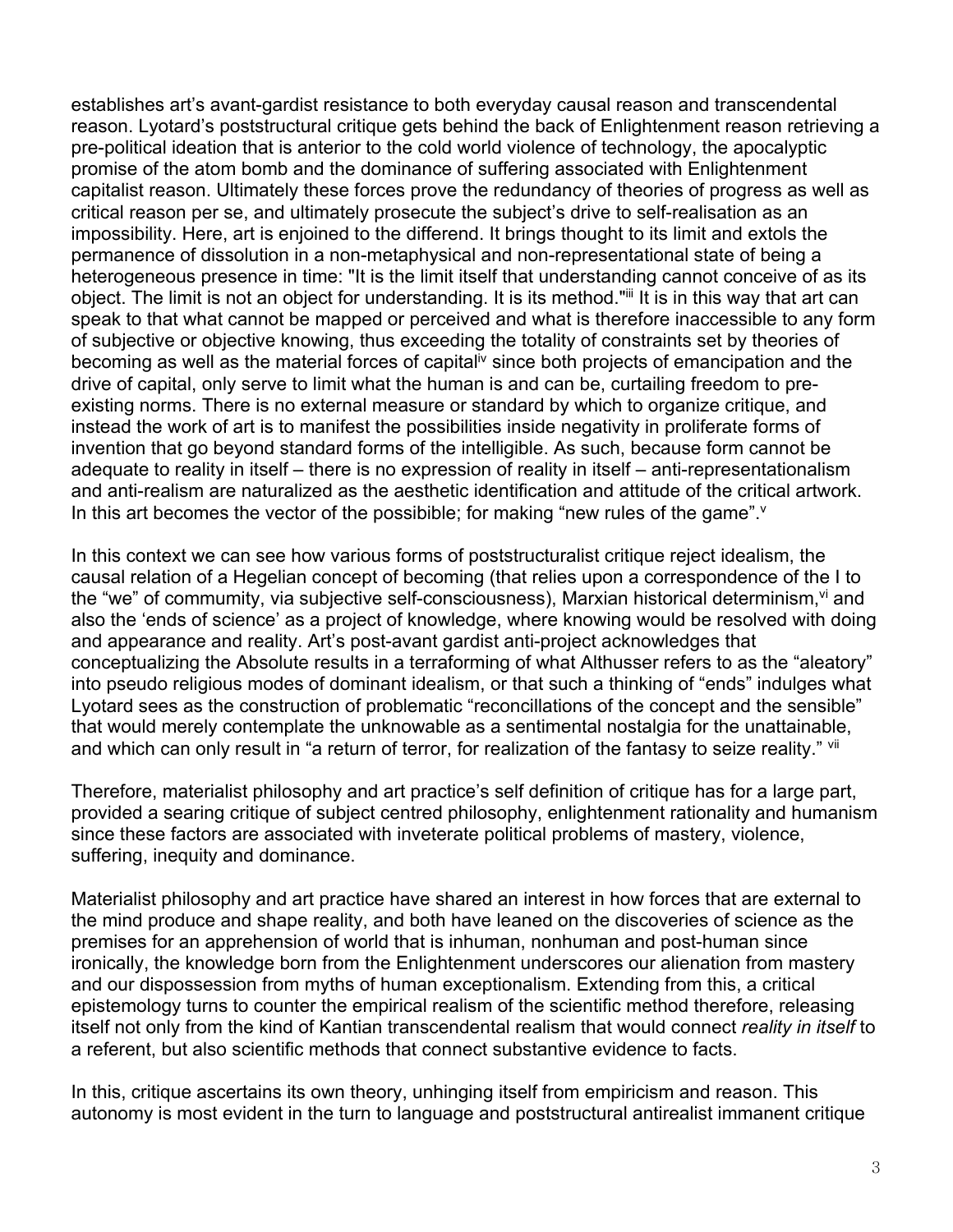where the epistemology of immanent critique goes to work fully understanding that any appeal to an objective standard is always already affected and constrained by unknown determining forces, be they social, historical or natural, and importantly, this includes taking into account its own implicit ideological biases. Vill Both science and critique share an investment in how environmental and social empirical factors establish the premises for knowledge, but in distinction, science says something about something, and this form of critique says something about this act of saying something. For example, Althusser's critique of science's "spontaneous philosophy" argues how science harbors dogmatism and smuggles in idealisms that it cannot acknowledge or defend, and that philosophy can intervene in a form of vigilance, ix and Badiou describes the skeptical condition of critique where everything consensual is suspicious, where if philosophy abides with the democratic principle it is "meant to examine everything that is spontaneously considered as normal".<sup>x</sup> Whilst both Althusser and Badiou are talking about philosophy we can easily see how the same attitudes inform artistic critique<sup>xi</sup> in the sense that art can perform the truth that it, like science is utterly compromised by the lifeworld in which it takes place, but unlike science, art can explicate this corruption within the site of the artwork itself.<sup>xii</sup> Art demonstrates its own fallibility. Because art can recognize that it is caught in this trap and that science cannot, it exceeds empiricism and transcends the local objectivity of science towards a greater truth. It also holds the claim that this truth exerts consistent pressure on the given. As such, rather than merely explicate the hidden normativities lodged in objective claims (in a Hegelian sense or even in the way of Brechtian Modernist realism), the immanent critique of contemporary art practice interfaces with unknowability in a profound sense. As Brassier notes, following Brandom, whereas the Enlightenment realized the disenchantment of critique through reason, critique in this genealogical form realizes a deeper suspicion of its own residual rationalism marking the shift from the act of demarcating of the limits of reason to the underwriting of its ultimate destitution. Emerging via the route of self-reflexivity this critique is now naive – caught between a postmodern skepticism where nothing is as it seems, and a cultural relativism where everything means something. It is naive because it has no constructive theory of self-reflexivity which could be put to work to explicate difference.xiii

# **Postmodernism and Unity**

Richard Rorty's text "Habermas and Lyotard on Post-Modernity" permits the old adversaries Lyotard and Habermas to easily example some of the arguments we have already introduced so far. Here Rorty asks how it is possible to conceive of unity, reason and knowledge without metaphysics, as well as addressing the complex relation between culture and science in the context of pluralism. Rorty describes their core political differences as: "we find French critics of Habermas ready to abandon liberal politics in order to avoid universalistic philosophy, and Habermas trying to hang on to universalistic philosophy, with all its problems, in order to support liberal politics."<sup>xiv</sup> Lyotard seeks to destroy reason in the name of the elimination of all metanarratives, universals and truth, and Habermas seeks to hold to the ideals that he sees to be necessary for the production of community and a political future, an aim to redeem "a philosophy of subjectivity", whose reputation was damaged in the work of Nietzsche, in order to reconstitute a social rationality – an epistemological community – and to continue the task of a philosophy of the Enlightenment against those who would claim its ends (Deleuze, Lyotard, Foucault).

Rorty explains the thrust of Habermas' project as "the need to be in touch with a reality obscured by "ideology" and disclosed by "theory"<sup>"xv</sup> and to see the necessity for an external standard to deescalate the "totalizing self-referentiality of critique" (the likes of which we have just described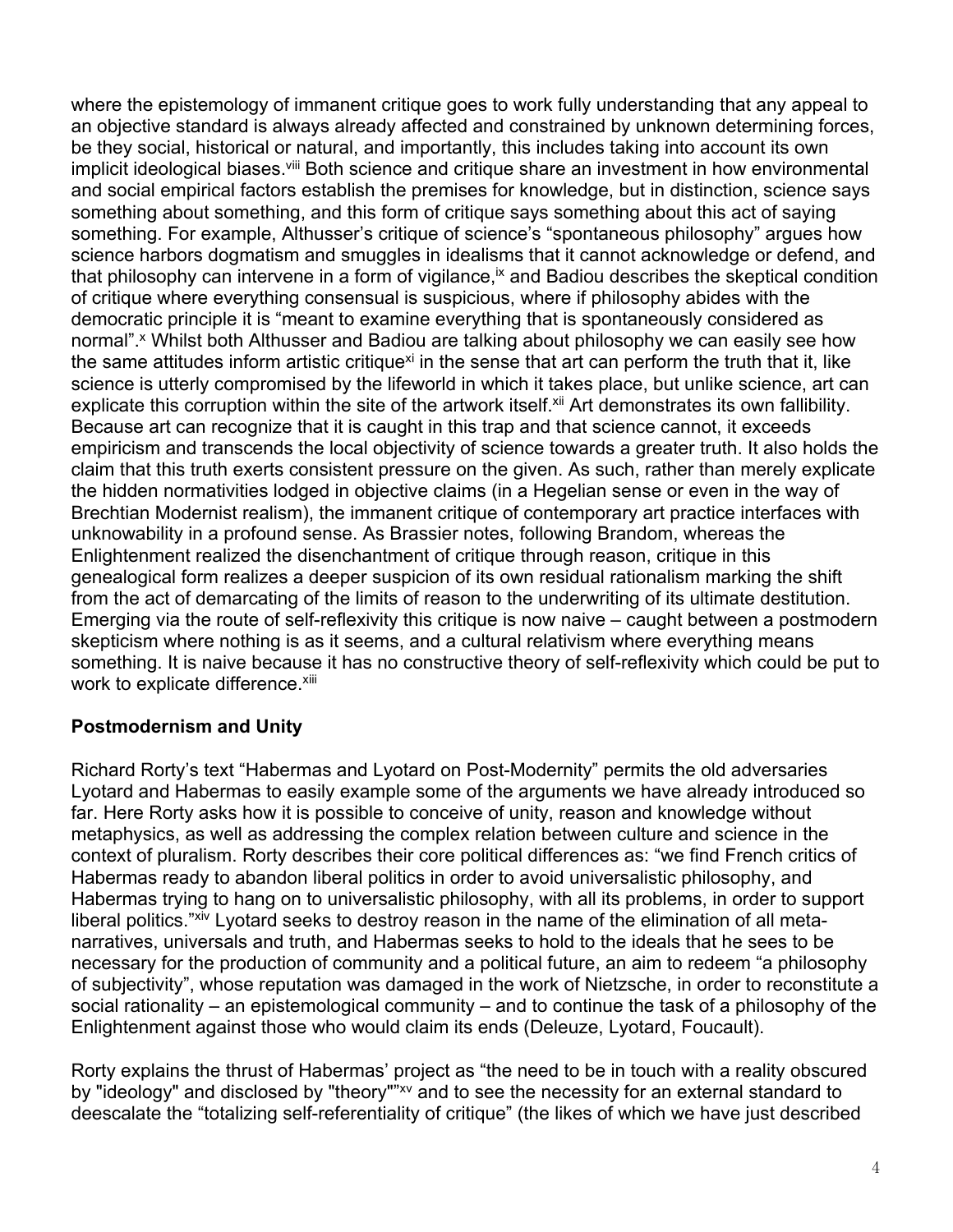in contemporary art).<sup>xvi</sup> Without a critique of ideological repression the world is left unaffected by the discourses that proliferate around it and a critique without an external form of legitimizing reason can only get trapped in the vicious circle of negativity. Rorty seeks to reengage a social project and subjectivism. He complains that, "It is as if thinkers like Foucault and Lyotard were so afraid of being caught up in one more metanarrative about the fortunes of "the subject" that they cannot bring themselves to say "we" long enough to identify with the culture of the generation to which they belong."xvii Here the cost of denying a philosophy of subjectivity is emancipation. But even if culture evacuated those dangerous metanarratives, what replaces them is just as dubious. According to Rorty; "Detailed historical narratives of the sort Foucault offers us would take the place of philosophical metanarratives", and "Such narratives would not unmask something created by power called "ideology" in the name of something not created by power called "validity" or "emancipation" they would just explain who was currently getting and using power for what purposes."xviii Under these circumstances, poststructural critique risks solely providing an alibi for the status quo. Because knowing contingency cannot transcend it, and transcendence ends in politics, Rorty presses home the problem of how we might think beyond the condition of the given; how we might think what could be, the otherwise and how things ought to be. But for Rorty this cannot be a narrative of escape. He says, "Lyotard unfortunately retains one of the left's silliest ideas — that escaping from such institutions is automatically a good thing, because it ensures that one will not be "used" by the evil forces which have "co-opted" these institutions." xix

On the other hand, and in defense of Lyotard, Rorty explores how pleas to external standards and rational measures that Habermas sees as necessary for the construction of freedom produce problematic hierarchies that not only operate from an incorrect view of social reality but also get played out as social dominance. On this side, Rorty see the limits of Habermasian idealism, recognizing the errors of demanding a whole sale social communicative project since this would register categorical divisions in the scene of the political and advance the hegemony of science over the pluralism of an expressive cultural sphere. In this sense Rorty sees that Habermas cannot accept that the narratives that culture produces have scientific validity. This view of science as the necessary regulative force in the world cannot accommodate the idea of what Lyotard means by "narrative knowledge" and that science like art, conducts itself with a set of rules that are essentially groundless: Lyotard writes on the self-positing nature of scientific research: "scientific statement is subject to the rule that a statement must fulfill a given set of conditions in order to be accepted as scientific."<sup>xx</sup> Since science and culture are seen to share these common conditions, and are self-validating, any appeal to science to legimimize the aesthetic or the political field even if this science is asked to undergo its own form of criticism, thus demarcates wrong and strict Kantian categories between politics, scientific and non-scientific narratives that Lyotard claims as simply not being the case.

We could say a lot more about Rorty's own view of the social but for now, we can see that Rorty's critique of Habermas and Lyotard is instructive in applying these problems to the poststructural artistic critiques we have discussed so far. Whilst Rorty critiques Lyotard's elimination of unity, he is deeply concerned with Habermas' characterization of science as well as how it is employed as the means by which to fulfill this social project. Lyotard's description of the sublime situates the role of art's politics as a form of resistance to its place in the world of cause, that makes art a powerful act of symbolization but leaves the political to take care of itself, and for Habermas art is the blank space of the beautiful ideal, the fiction of a speechless unity to come that holds art within the categories of the social but leaves it to be managed by other already existing administrative powers. Rorty's critique reminds us of how themes of resistance or passivity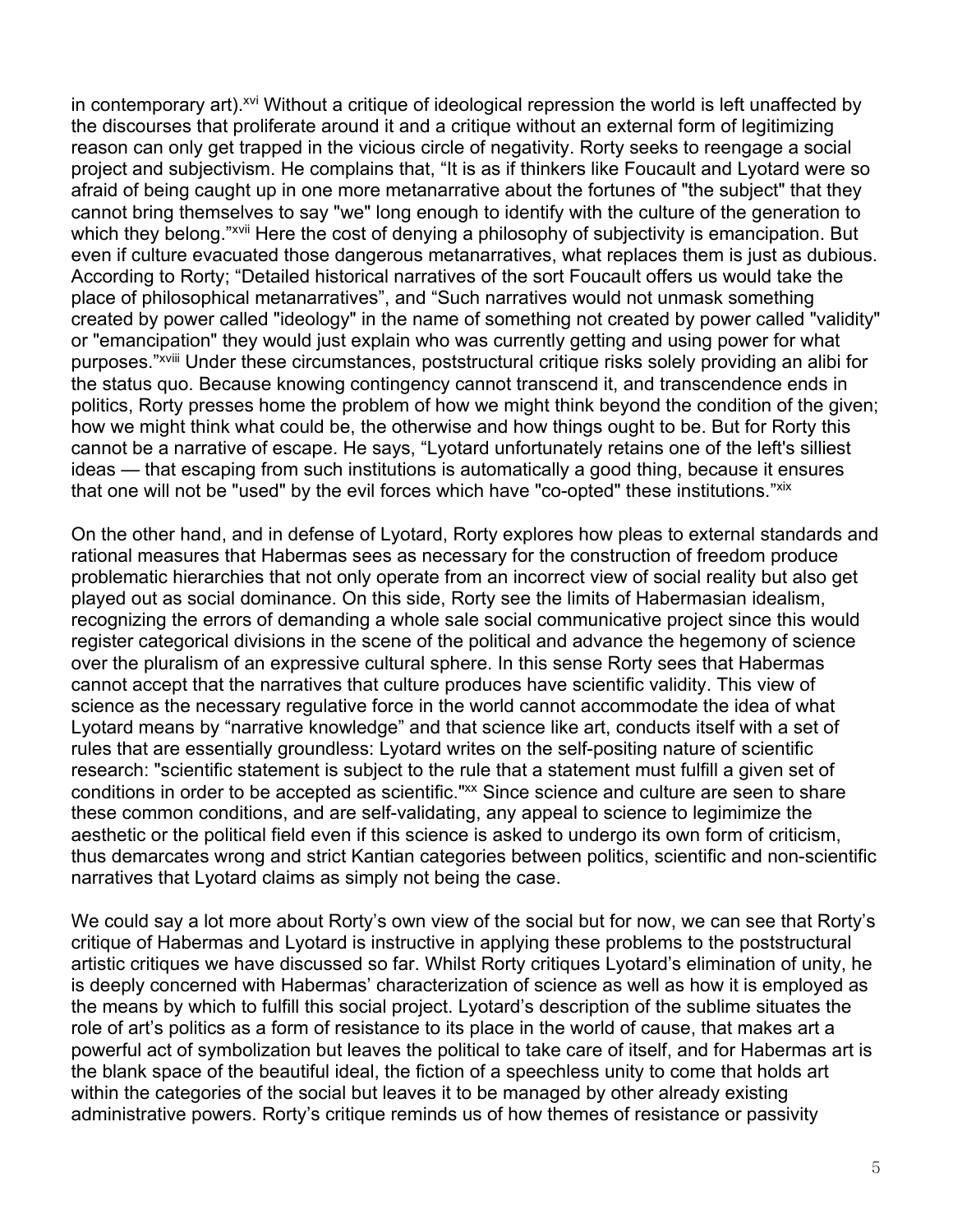generate art as an ontology of negativity that acts as an empty mirror of the community to come.<sup>xxi</sup> Problematically, these ideas of the open show that both theories of resistance and regulation hover between conservative and cultic neo-conservative forms of power, which today continue to define the potential of art's politics.

#### **Intolerabality of Knowledge**

Wilfred Sellars in Autobiographical Reflections<sup>xxii</sup> poses a question about knowledge: "How is it possible that knowledge has this structure? The tension between dogmatic realism, and its appeal to self-evident truth and transcendental idealism, in which conceptual structures hover over a noncognitive manifold of sense, become almost intolerable."

Sellars' description of knowledge as a form of intolerable negativity is a structure that vexes but requires reason. It is the Kantian premise that knowing facts about immediate experience does not translate to knowing facts about physical objects, but that, granting "knowledge of even the simplest fact about an event occurring in Time is, in effect, granting knowledge of the existence of nature as a whole."xxiii *Subjective experience and objective knowledge are frustratingly divorced at the level of experience, but transcendental idealism presents the unity of abstractions.* We have seen how this Kantian description of knowledge has acted as the infrastructure of arts ontology as well as having provided the political grease that makes art intolerable for power: This is the idea of art as an aggravation to dominance and normativity. But if art is non-knowledge, if art is endowed as the true negative structure of knowledge and representation, then problematically, art rests upon the Romantic premise that reconciling our knowledge of what art is, will decode the problem of knowledge initself; whilst at the same time, this idea of art resides in a Platonic fantasy which ultimately trivializes art because an external power grants this status to art releasing it from all self-determination.

Whether art eviscerates reason via critique's assertion of its own finitude, or disposes of both critique and reason in the hubris of a non-metaphyscial materialism<sup>xxiv</sup>, art now becomes intolerable to those who might invest in the labor of an avant-gardist politics. It has given up on a labor of epistemology, social unity and the problem of how a generality of life for humanity persists as a problem for thought, image and politics. This last question of the labor of the generic demands that art truly engage a complex relation to thinking knowledge that exceeds and emancipates itself from institutionalized myths of knowledge which continue to naturalize the uncommonality of variously encultured brains.

But this is the intolerable structure of knowledge that Sellars sought to resolve and Sellars set to work on this complex by locating the conceptual order in the causal order, finding a means to cut across these two dimensions of doing and thought. Taking this possibility and imperative as a cue, we can redress how art ought to think. Critical thinking is something that must be constructed and to do so it must have an imperative, a direction, a project. This is to engage the question of negativity and ends once more.<sup>xxv</sup> Asking how art ought to think then opens up question of art as engaging its work with correctness, and it draws forth the potential to intervene with its own principles and the imperative to redefine the rules of its game through the operations of reason. Primarily then, we can say that this is not just a question of how art ought to think, but that first art must think itself again.<sup>xxvi</sup>

# **Concluding Remarks**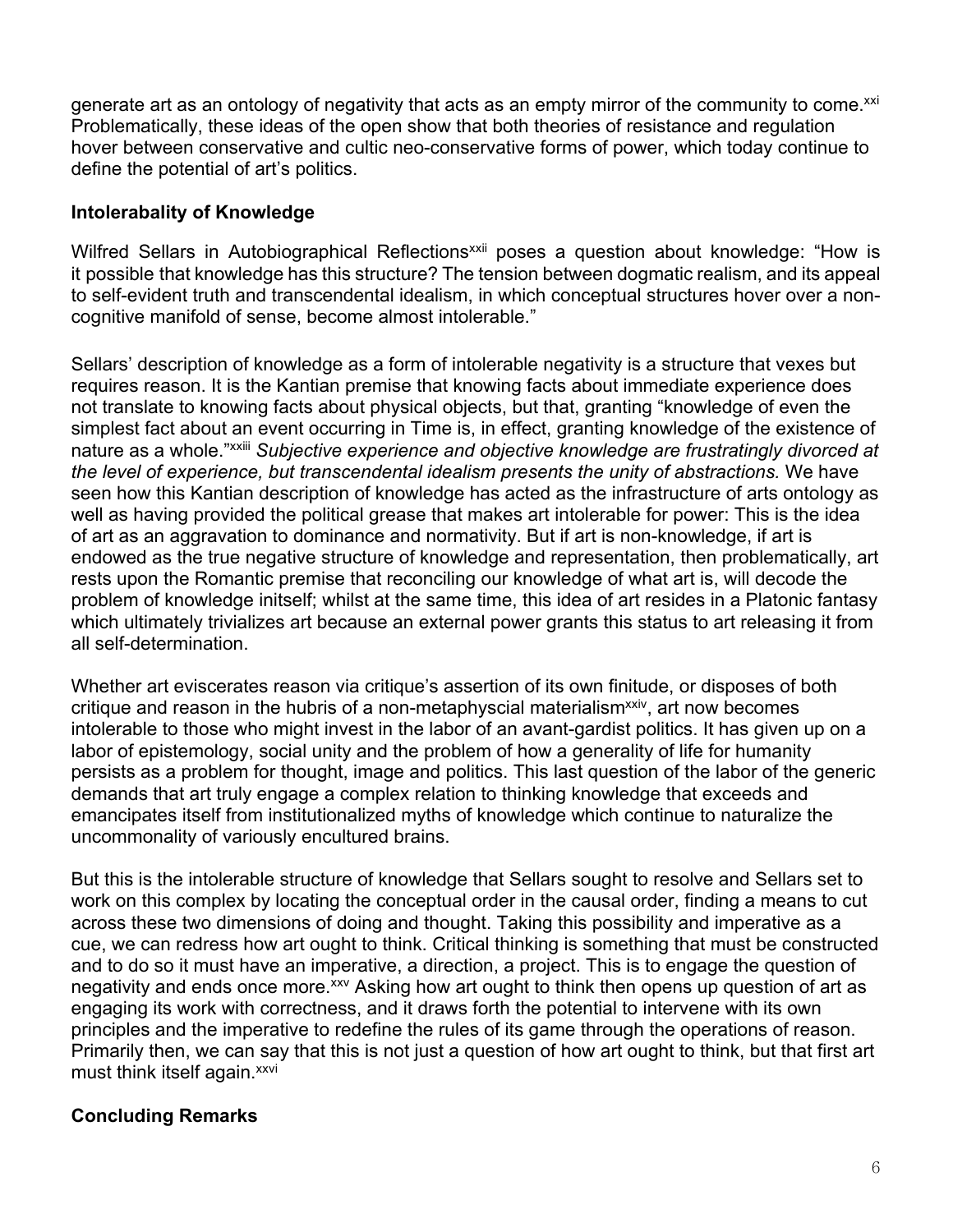The term research invites an extrinsic movement, a motivation to think difference beyond what is given to hand and to mind. In the context of reason, this is not so much a question of thinking "anything" differently, or to attack all givens in general in some free form paranoia. This is also not to relocate art to the empirical sciences, nor to claim that there is a way to rationalize and decode the experiences of sense-perception to wholistic interpretative frameworks that could somehow successfully relativize truth, but rather, this is to release reason and subjectivity from its negative typecasting, and to endow art with much needed and stronger epistemic credentials. To begin this, we start from the assertion that there are conventions, structures, causes and rules that inhabit sense perception because these experiences are named and that this makes up just a part of artistic assemblages.<sup>xxvii</sup>

We began with referring to how a set of conventions of critique allow us to share the space of research as a common language, but we have done some work in detecting what reasons these conventions require and situate. In finding them wanting, we can now ask if artworks, in their representational work can propose discriminations between opinion, belief, populism and truth; to act as models of and for knowledge? To do this would mean that we can cut across these conventions, the ones that come to us from government assessments, as well as the ones that art has founded and naturalized for itself; and whilst they enable us to share a common space for now, we are not dependant upon them in any strict sense.

Here we find ourselves back in the question of ends for art, not just what art ought to do, but how art defines itself through its manifestation of practice. A proposition does not just speak to an external object but also the terms in which it speaks. This is why we ought to re-think the question of metaphysics, reason and the human again, appreciating the complex relation between practice and project.<sup>xxviii</sup> Could we say that the term "art's post-research condition" acts as an opportunity for art to reclaim itself past the identifications of itself and power that have seriously damaged it?

<sup>i</sup> Following Kant, art manifests the idea that the concept is incommensurable to reality in itself, but at the same time, it is in the phenomenal experience offered by art, that brings the sublime sensation, that is the impasse of resolving the problem of knowledge in form.

Jean Francios Lyotard, "Answering the Question: What is Postmodernism?" in The Postmodern Condition: A Report on Knowledge, trans. Geoff Bennington and Brian Massumi (Minneapolis: University of Minnesota Press, 1984), p.81. iii Lyotard, "Answering the Question: What is Postmodernism?" p. 59. This approach is reminiscent of Adorno's negative dialectics because it also presents critical art as an apriori mode of self-reflection. Both Lyotard and Adorno in different ways speak to the possibility that Modernism proper is a project yet to begin and for Lyotard, this does not

need to take place. iv On this account, art does not produce facts, nail down forms of knowing as certainties, appeal to any concerete

forms of external measure, nor does it represent a future to come, or establish itself as part of any plan that identifies means to ends.

<sup>v</sup> Lyotard, Lessons on the Analytic of the Sublime, trans. Elizabeth Rottenberg (Stanford: Stanford University Press, 1994), p.24.

vi The perspective this description provides presses us to see how unity, stability and ideals are suspicious, since any transcendental claim to truth and consensus would always be false, compromised with first person bias, ideological influence and determined by socio-historical conditions. From a political perspective we can see that any claim to knowledge ill conceals forms of dominance over others.

vii Lyotard, What is Postmodernism? p.82.

viii We can see this in various forms of metaphysical, mechanical, phenemenological, cultural, speculative, consmological or empirical, biological and new materialist theories and practices. However, quite rightly Althusser's Philosophy of the Materialism of the Encounter, proposes a subterreanean current of the aleatory that is dismissed or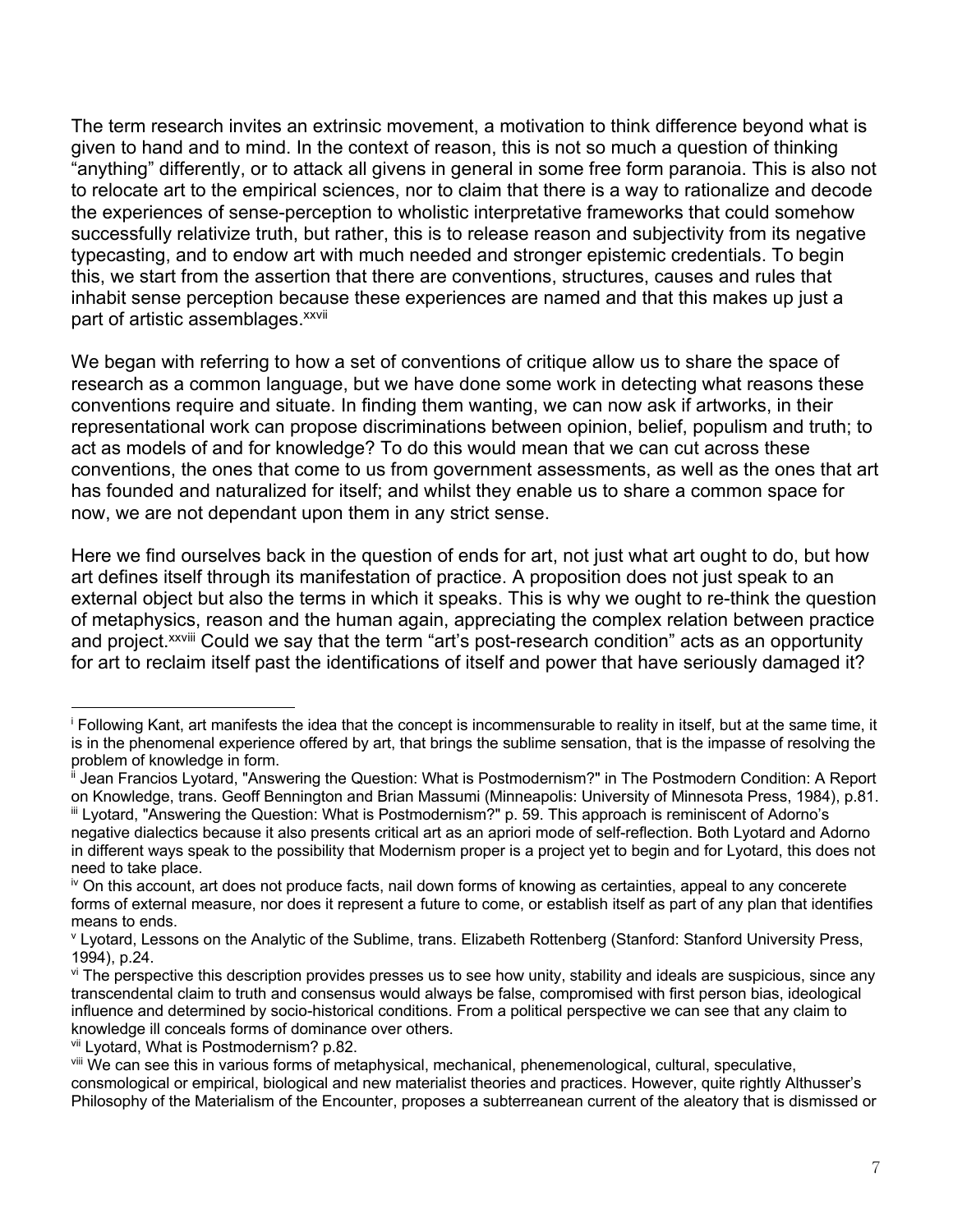ignored but present in materialist philosophy, from Hobbes through to Spinoza and Marx. This is the idea of the encounter that takes hold and acts as the formation of the political. See Althusser, Philosophy of the Encounter Later Writings, 1978-1987 Ed. Olicer Corpet and Francois Matheron, Trans. G. M. Goshgarian, Verso, 2007.

ix Althusser Philosophy and the Spontaneous Philosophy of the Scientists, Verso, 2012

<sup>x</sup> As we know, this genealogy of this process is Hegelian. Hegel noted the problem of designating any objective external measure: "What we asserted to be its essence would be not so much its truth but rather just our knowledge of it. The essence or criterion would lie within ourselves, and that which was to be compared with it and about which a decision would be reached through this comparison would not necessarily have to recognize the validity of such a standard." Georg Hegel. Phenomenology of Spirit. Trans. by A. V. Miller. Oxford: Oxford University Press, 1977, p. 53.

xi Badiou, A Speculative Reaoning on the Concept of Democracy, Metpolitics, Seuil: Paris, 1998, 78.

<sup>xii</sup> Althusser speaks to this form of vigilance as solely the labor of the philopsher. Art in this case is not more than a service for bourgeoise decoration alike the other humanities. "To know how to 'read' - that is, 'taste', 'appreciate' - a classical text, to know how 'to apply the lessons' of history, to know how to apply the right method to think 'well' (logic), to know how to look to correct ideas (philosophy) in order to know where we stand in relation to the great questions of human existence, science, ethics, religion, etc. Through their particular relations, the arts or humanities thus impart a certain knowledge [savoir ]: not a scientific knowledge of their object, and not a scientific knowledge of the mechanism of their object, but - in addition to the particular erudition needed for familiarity - a savoir-faire or, to be more accurate, a know-how-to-do to appreciate-judge, and enjoy-consume-utilize this object which is properly 'culture': a knowledge invested in a knowing how to do in order to . . . For in this couple, what is secondary (and, although not negligible, superficial, formal) is knowledge ; what matters is the knowing how to do in order to . . . Basically, the arts were therefore the pedagogical site par excellence, or, in other words, a site for cultural training: learning to think properly, to judge properly, to enjoy properly, and to behave properly towards all the cultural objects involved in human existence. Their goal? The well-bred gentleman, the man of culture." Spontaneous Philisiphy of the Scientists. P. 9-10 But here we apply this mode of vigilance to the work of Conceptual Art in particular, that also claimed its affiliation with philosophy. See Kossuth's text Art After Philosophy and After, Collected Writings 1996-90, MIT Press, 1991.

xiii Ray Brassier, "Dialectics Between Suspicion and Trust", Stasis, Vol 4, No.2, 2016, p1.

xv Richard Rorty, "Habermas and Lyotard on Post-Modernity" Praxis International, 4, No. 1, April 1984, pp 32-44, p.40 xvi Ibid, 32

xvii Ibid, 41

xviii Ibid, 41

xix Ibid, 42

xx Lyotard: Postmodern Condition, p. 8.

<sup>xxi</sup> We can see how this text sets up Rorty's departure from Habermans and Lyotard, where Rorty's work on private irony speaks to his advocacy for a postmodern form of social life that refuses to take catgories of knowledge as discreet territotories. Rorty's liberal ironist might believe with all the conviction she has, that what she says is true, but being an ironist, she holds open the possibility that this may be contested in the future, by herself. Subjects hold disunity in this private practice of self consciousness, where we relativise our beliefs in the present with the concept of what we do not yet know. Here, what is possibile for a future might have no causal relation to the commitment that it differs from, it may, or may not be extensions from it, or may or may not be a modification; it could also be revolutions in consciousness – a re-writing of the self. All of this is held within the space of subjective self assessment that manifests the "not I" as the private conscious invention of the liberal subject; the I that is, and is not identical to itself. This non-identicality however does not automate some form of public self-conception; the kind of which, to borrow a term from Brandom can manifest its cohesion in gestures of magnaminity. This self-consciousness is not correlated to agency in the social because our "final vocabularies" are forms of belief that we commit to in public without doubt. These are relativized in the social as competing beliefs. Rorty's work holds apart the self-conscious subject and the concept of a community and instead ties them together with deeper liberal humanitarian ethics.

xxii Action, Knowledge, and Reality: Critical Studies in Honor of Wilfrid Sellars, ed. Hector-Neri Castañeda, Indianapolis: The Bobbs-Merrill Company, Inc., 1975. http://www.ditext.com/sellars/ar.html xxiii http://www.ditext.com/sellars/ar.html